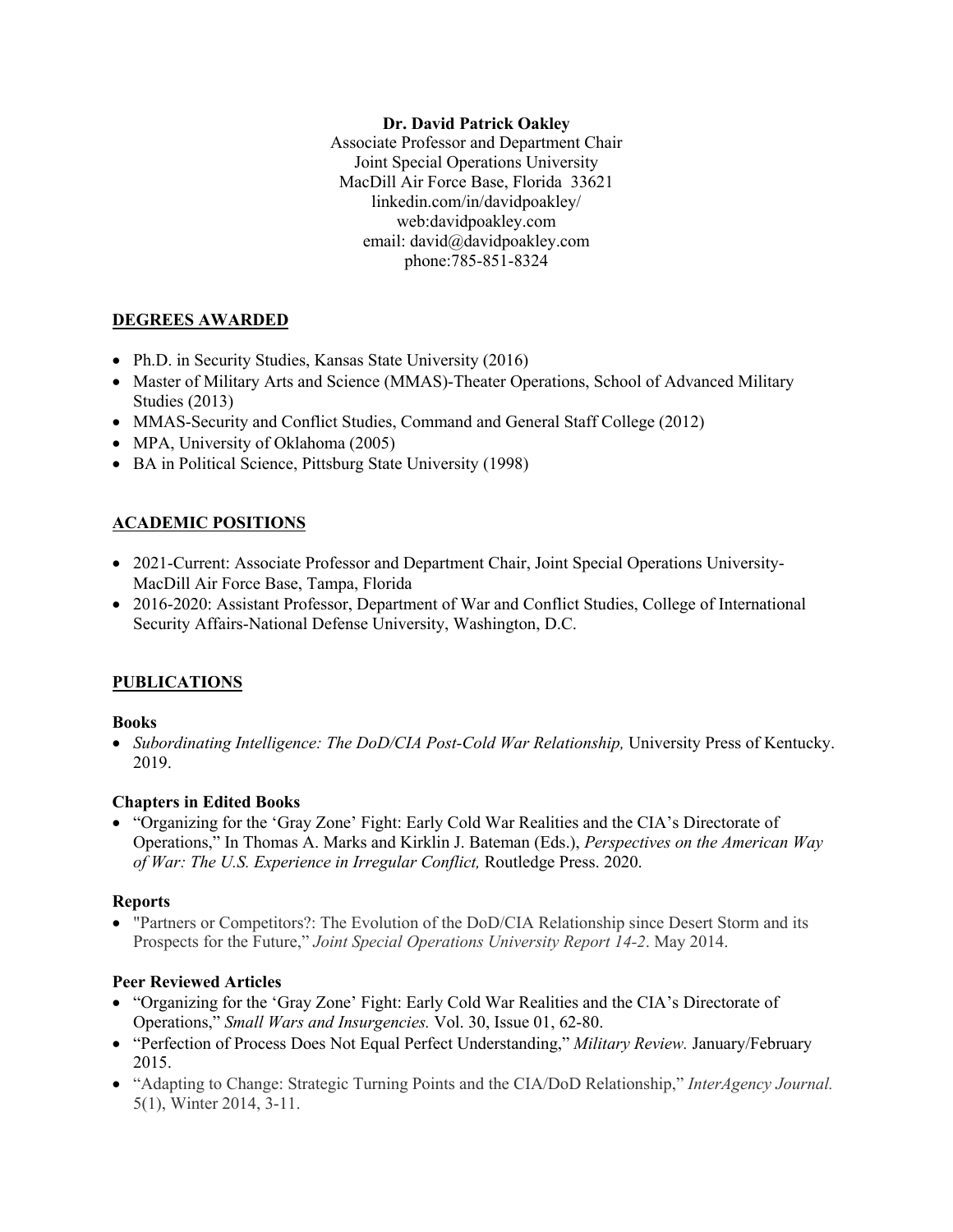- "Ten Years of GWOT, the Failure of Democratization and the Fallacy of Ungoverned Spaces" (coauthored with Pat Proctor), *Journal of Strategic Security.* 5 (1): 1-14.
- "Taming the Rogue Elephant?," *American Intelligence Journal*. Winter 2008/2009, 61-67.

### **Other Publications**

• "The Problems of a Militarized Foreign Policy for America's Premiere Intelligence Agency," *War on the Rocks*, 02 May 2019 (https://warontherocks.com/2019/05/the-problems-of-a-militarized-foreignpolicy-for-americas-premier-intelligence-agency/).

## **Book Reviews**

- Review of *The Recruiter: Spying and the Lost Art of American Intelligence,* by Doug London, *Special Operations Journal (pending).*
- Review of *The Conceit of Humanitarian Intervention*, by Rajan Menon, *InterAgency Journal*  (pending).
- Review of *Special Forces Berlin: Clandestine Cold War Operations of the US Army's Elite: 1956- 1990, Parameters,* Autumn 2021.
- Review of *Security as Politics: Beyond the State of Exception*, by Andrew W. Neal, *Intelligence and National Security*, 36(1), 139-140.
- Review of *Secret Intelligence: A Reader,* edited by Christopher Andrew, Richard J. Aldrich, and Wesley K. Wark, *Intelligence and National Security,* 35(6), 911-915.
- Review of *Statecraft by Stealth: Secret Intelligence and British Rule in Palestine,* by Steven Wagner, *Special Operations Journal,* 5(2): 199-200.
- Review of *A Spy Among Friends: Kim Philby and the Great Betrayal,* by Ben Macintyre, *Military Review* (November/December 2014): 135-136.
- Review of *Breach of Trust: How Americans Failed Their Soldiers and Their Country*, by Andrew Bacevich, *Military Review* (July/August 2014): 102-103.

## **PRESENTATIONS/TALKS/CONFERENCES/MOBILE EDUCATION TEAMS/MEDIA**

## **Presentations**

- Presentation on "The Strategic Response Framework" to Hellenic National Defence General Staff/Joint Special Operations Command (HNDGS/JSOC) and their partner organizations, Athens, Greece, 12 September 2019.
- Presentation on "The Strategic Response Framework" to Hellenic National Defense Senior Leaders, Athens, Greece, 10 September 2019.
- Book Presentation on *Subordinating Intelligence: The DoD/CIA Post-Cold War Relationship*, National Defense University, Washington, D.C. 19 March 2019.

## **Invitational Talks**

- Invitational talk on "The Field of Intelligence Study" San Jose State University Intelligence Community Center for Academic Excellence Scholars, 22 April 2022.
- Invitational talk on *Subordinating Intelligence: The DoD/CIA Post-Cold War Relationship,*  Association of Former Intelligence Officers-Suncoast Chapter, 24 February 2022.
- Invitational talk on *Subordinating Intelligence: The DoD/CIA Post-Cold War Relationship*, University of Central Florida's Intelligence Community Center of Academic Excellence, 01 February 2022.
- Invitational talk on *Subordinating Intelligence: The DoD/CIA Post-Cold War Relationship*, National Intelligence University, 06 October 2020.
- Invitational talk as part of the Centre for Historical Analysis and Conflict Research (CHACR) "Take Away Series," 30 April 2020.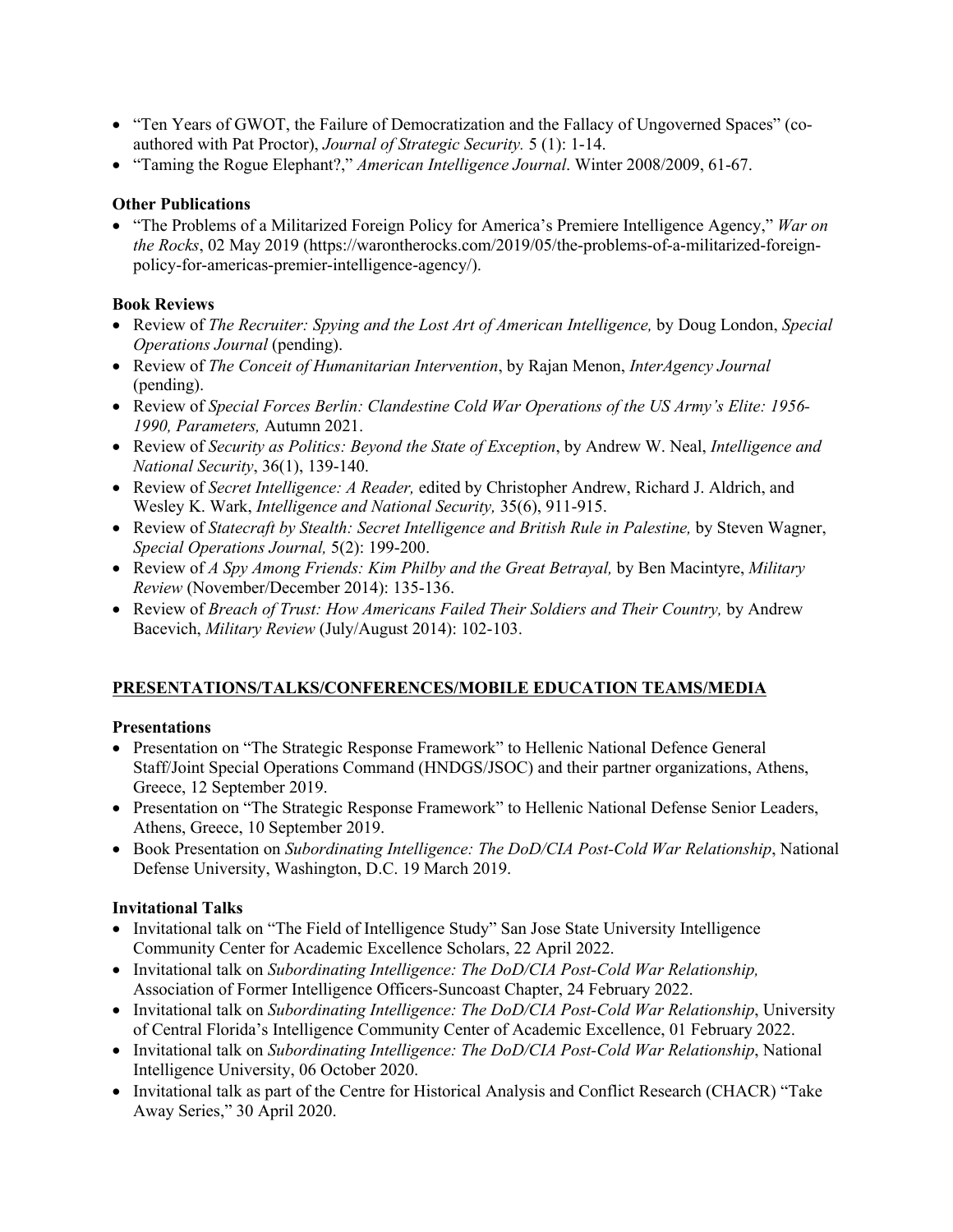- Invitational talk on DoD/CIA relationship with staff members of the United States House Permanent Select Committee on Intelligence (HPSCI), 16 April 2020.
- Invitational talk on *Subordinating Intelligence: The DoD/CIA Post-Cold War Relationship*, Defense Intelligence Agency, 09 February 2020.
- Invitational talk on *Subordinating Intelligence: The DoD/CIA Post-Cold War Relationship,* to U.S. service members, allied nation service members, and law enforcement personnel deployed as part of an international/interagency task force, Jordan, 13-14 October 2019.
- Invitational talk on *Subordinating Intelligence: The DoD/CIA Post-Cold War Relationship*, The Strategy Bridge's Carlisle Strategy Session, Carlisle, PA, 24 September 2019.
- Invitational talk on *Subordinating Intelligence: The DoD/CIA Post-Cold War Relationship,* Joint Interagency Task Force-National Capital Region, 05 August 2019.
- Invitational talk on *Subordinating Intelligence: The DoD/CIA Post-Cold War Relationship*, The Institute of World Politics, Washington, D.C., 23 May 2019.
- Invitational talk on *Subordinating Intelligence: The DoD/CIA Post-Cold War Relationship*, United States Army War College, Carlisle, PA, 30 April 2019.
- Invitational talk on *Subordinating Intelligence: The DoD/CIA Post-Cold War Relationship*, University of Kansas' Intelligence & National Security Program, Lawrence, Kansas, 18 April 2019.
- Invitational talk on *Subordinating Intelligence: The DoD/CIA Post-Cold War Relationship,* Command and General Staff College, Fort Leavenworth, Kansas, 15 April 2019.
- Invitational talk on *Subordinating Intelligence: The DoD/CIA Post-Cold War Relationship*, Joint Special Operations University, MacDill Air Force Base, Tampa, Florida, 11 April 2019.
- Invitational talk on *Subordinating Intelligence: The DoD/CIA Post-Cold War Relationship,* The Strategy Bridge's Cigars, Scotch, and Strategy, National Press Club, Washington, D.C., 03 April 2019.
- Invitational talk on *Subordinating Intelligence: The DoD/CIA Post-Cold War Relationship* book presentation as part of "Intelligence History Brownbag" series, Johns Hopkins University, Washington, D.C. 20 March 2019.
- Invitational talk on "Evolution of CIA/DoD Relationship," at the University of Texas LBJ Washington Center, Washington, D.C., 10 January 2018.

# **Conference Participation**

- Panelist on "Intelligence and Foreign Policy" Panel at the University of Central Florida's "American Foreign Policy and Intelligence Conference, Orlando, FL, 21 April 2022.
- Discussant for "Civilian and Military Perspectives on the Evolution and Adaptation of Intelligence" Panel at the International Studies Association's Annual Conference, Toronto, ON, 28 March 2019.
- Chair of "Building Partner Capacity" Panel at National Defense University's Global Alumni Summit "Combatting Terrorism and Building Partner Capacity," Rabat, Morocco, 26-29 June 2018.
- "Partner's or Competitors: The Evolution of the DoD/CIA Relationship since Desert Storm and its Prospects for the Future," presented at the 2014 International Studies Association's Annual Conference, Toronto, ON, 28 March 2014.
- Panel Participant- "Civil/Military Collaboration: Integrating the Interagency Process and Leveraging International Organizations/Institutions to Enhance the Capacity of Defense, Development and Diplomacy," 2011 Inter-University Seminar on Armed Forces and Society, Chicago, IL, 22 October 2011.
- "Understanding Our Limits and Applying the Lessons of Nine Years of GWOT" –co-presented with Pat Proctor at the 9<sup>th</sup> Centre for International Peace and Security Graduate Conference, Montreal, OC, 15 April 2011.

## **Mobile Education Teams and Campus Talks**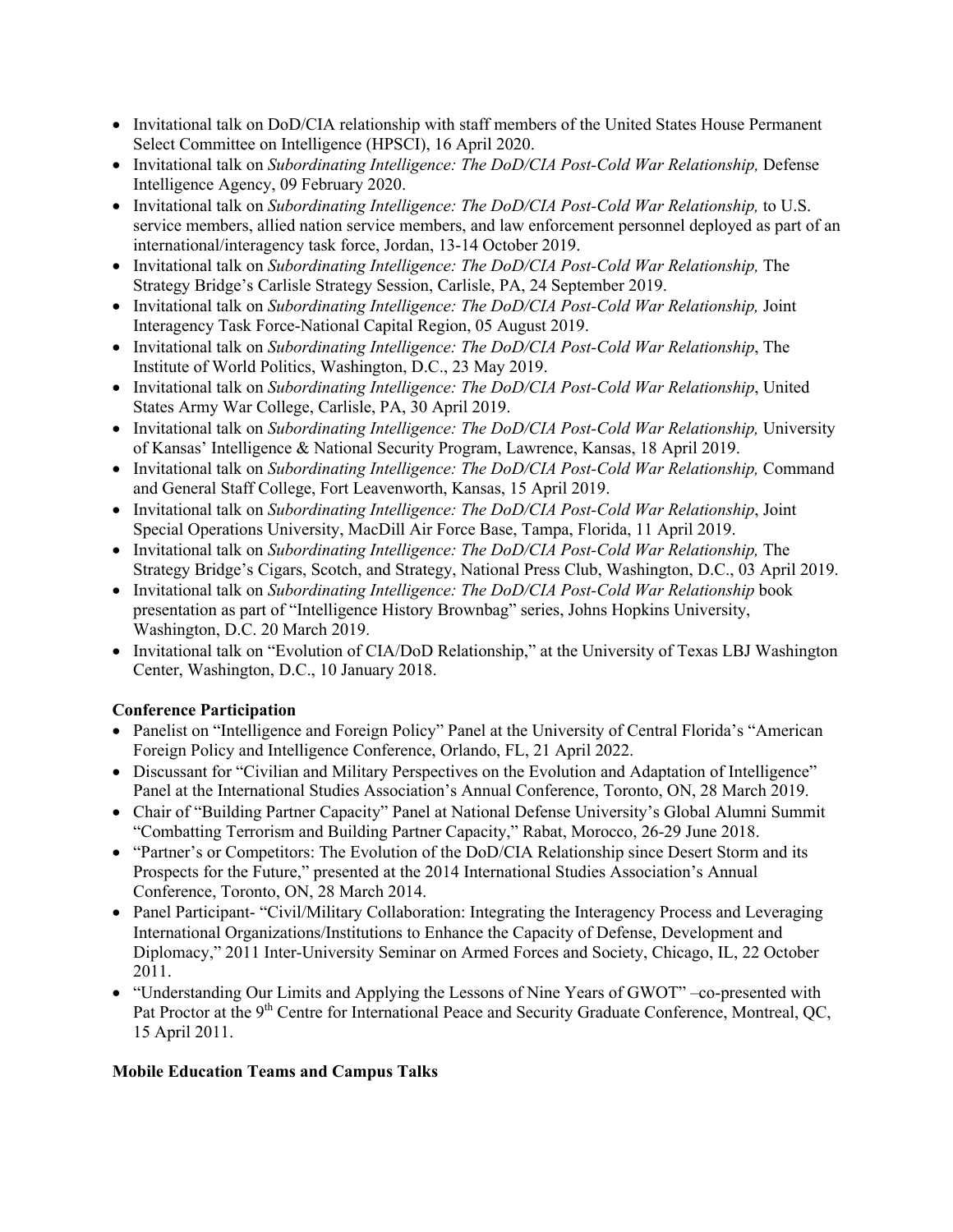- Co-Seminar lead for a mobile education team to the Hellenic National Defence General Staff/Joint Special Operation Command (HNDGS/JSOC) where we ran a breakout group composed of 14 Hellenic security professionals on understanding and responding to transnational criminal networks, Athens, Greece, 10-13 September 2019.
- Member of NDU CISA's Mobile Education Team to National Defence College (NDC)-Nigeria where we taught irregular warfare and counterterrorism approaches to Nigerian national security professionals, Abuja, Nigeria, 30 April-4 May 2018.
- "NMCC: Establishing Understanding and Enabling Decision-making," presentation to Afghan military delegation from the Afghanistan National Military Command Center at National Defense University's Joint Forces Staff College, Norfolk, VA, 18 January 2017.
- "Concept of Power and Elements of National Power," presentation to the Reserve Component National Security Course (RCNSC) at the College of International Security Affairs, National Defense University, Washington, D.C., 23 January 2017.
- "DoD and CIA Relationship," presentation to the Reserve Component National Security Course (RCNSC) at the College of International Security Affairs, National Defense University, Washington, D.C., 6 February 2019.
- "Military Support to Civilian Authority," presentation to the Reserve Component National Security Course (RCNSC) at the College of International Security Affairs, National Defense University, Washington, D.C., 25 June 2018.

# **Hosting/Interviews**

- Interviewed Mr. Doug Wise, former Deputy Director Defense Intelligence Agency on leading interagency/integrated teams and on issues in national security/intelligence, Joint Special Operations University, 03 March 2022.
- Host "Harvesting History/Forecasting the Future: Special Operations 20 Years after 9/11," Forum 08- 09 September 2021.

## **Media**

- "ThinkJSOU: A Conversation with Dr. Dave Oakley and Mr. J. Paul Pope" (https://www.youtube.com/watch?v=4mDArwRp9wo)
- "ThinkJSOU Live Webinar Interview with CIA (Ret.) Mr. Douglas London" (https://www.youtube.com/watch?v=AiyX-ijKhHY&t=18s)
- ThinkJSOU Live Webinar "A Conversation with COL(R) Chris Costa-SOF Working with the Intelligence Community," (https://www.youtube.com/watch?v=aMNZddvh8S4&t=2747s)
- ThinkJSOU Live Webinar "A Conversation with Dr. Mark Stout-What is Intelligence?" (https://www.youtube.com/watch?v=jjY-NAREnHU&t=29s)
- "CHACR Take Away-Intelligence and its Changing Context," *CHACR Take Away,*  (https://chacr.org.uk/2020/04/30/30-april-2020-chacr-take-away-intelligence-and-its-changingcontext/)
- "The DoD-CIA Relationship: Are We Militarizing Strategic Intelligence?" *The War Room, (*https://warroom.armywarcollege.edu/special-series/intelligence/subordinating-intelligence-dod-cia/)
- "Subordinating Intelligence: The DoD/CIA Post-Cold War Relationship," *The Institute of World Politics, (*https://www.youtube.com/watch?v=DJu5yzF7opU)
- "David Oakley Pittsburg State Alum and Army Officer Talks About His New Book Focusing on the Relationship Between US DoD and CIA," *KRPS Public Radio,*  (https://krpsnews.com/2019/04/15/david-oakley-pittsburg-state-alum-and-army-officer-talks-abouthis-new-book-focusing-on-the-relationship-between-us-dod-and-cia/)
- "Intelligence History Brown Bag with David Oakley discussing his book "Subordinating Intelligence: The DoD/CIA Post-Cold War Relationship," *North American Society for Intelligence History (*https://jh.hosted.panopto.com/Panopto/Pages/Viewer.aspx?id=2587f5bf-a302-4e82-bb2e-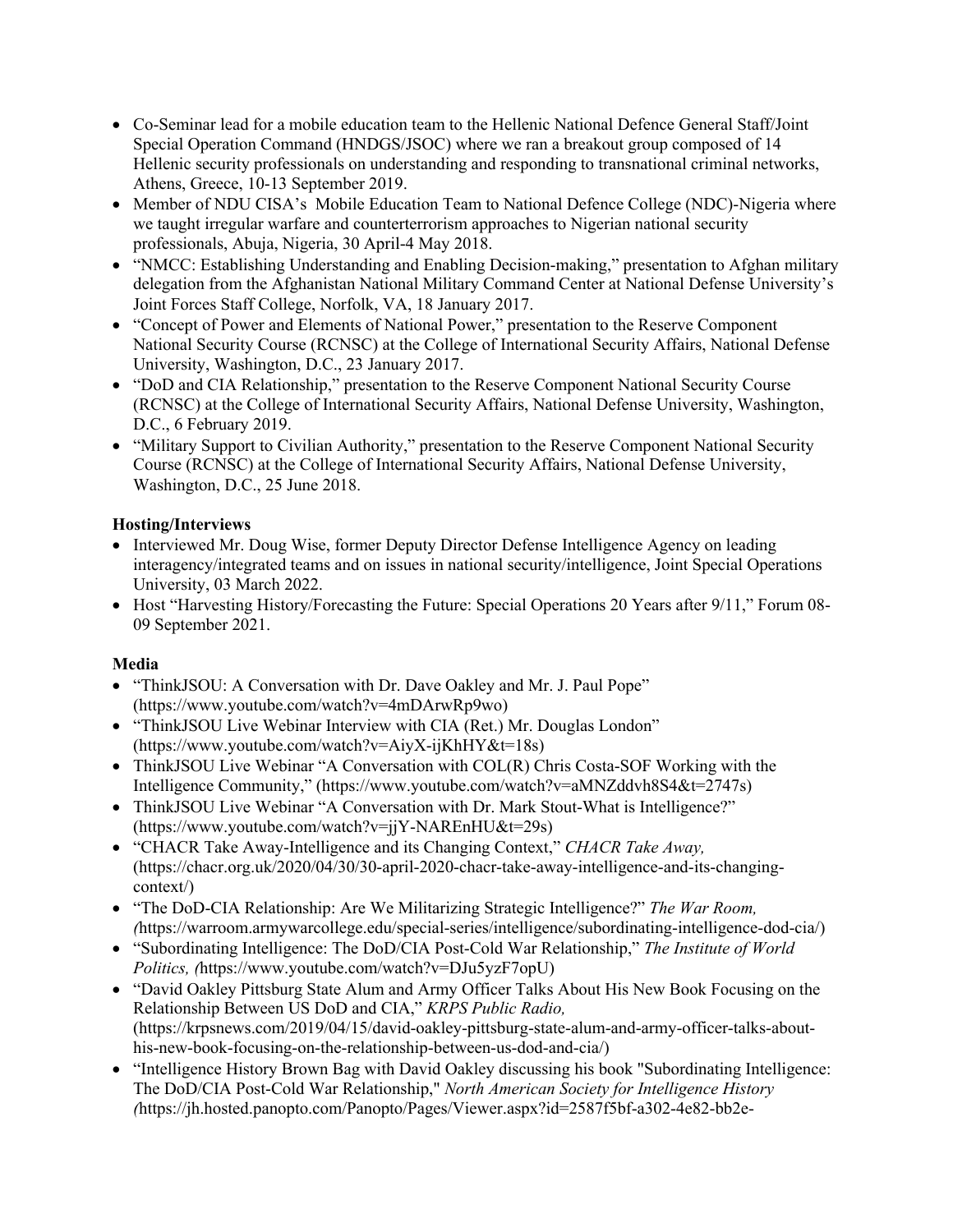aa0901879243&fbclid=IwAR26bmzmyOvybNXRqBtedNu1GkSGqnEqfpeW\_PHz7FmBIDCd26aLqb YQA9s)

• "CIA vs DOD: A Conversation with David Oakley," *The International Spy Museum,* (https://www.spymuseum.org/multimedia/spycast/episode/cia-vs-dod-a-conversation-with-davidoakley/)

# **TEACHING AND ADVISING**

### **Courses Taught**

- Special Operations Intelligence Course (Spring 2022)
- Irregular Warfare Strategy and Policy (Course Co-Director) (Spring 2020)
- Countering Irregular Warfare (Spring 2020)
- Dynamics of Irregular Warfare (Fall 2019, Fall 2020)
- Policy Analysis and Critical Thinking (Fall 2019)
- Dynamics of Terrorism (Fall 2016, 2017 and 2018)
- Principles of Homeland Security (Spring 2017, Fall 2017 and Fall 2018)
- Dynamics of Counterterrorism (Spring 2017, 2018 and 2019)
- Counterterrorism Strategy and Policy (Spring 2017, 2018 and 2019)
- Strategic Advising for Contemporary Challenges (Spring 2018 and Spring 2019)
- Strategic Leader Foundational Course (Fall 2016, Fall 2018, and Fall 2019)

**Advising:** Thesis advisor to seventeen students over four academic years.

## **SERVICE**

### **Service to College and University**

- Content Lead and Host for JSOU's 4<sup>th</sup> Quarter Forum (08-09 September 2021)
- Member of CISA Honors Thesis Committee (2020)
- Member of National Defense University's Award Committee (2019)
- Member of University-wide planning team on Eisenhower School's renovation project (2019)
- Course Director for Irregular Warfare Strategy and Policy (AY 2019/20)
- NDU Critical Thinking Curriculum Review Working Group (2018)
- CISA Faculty Promotion Criteria Review Committee (2018)
- CISA Army Chair (2016-2020)
- Faculty Reviewer for Cornell University Undergraduate History Symposium at CISA (2019)
- CISA Historical Staff Ride Coordinator (2017-2018)
- CISA International Student Graduate Admissions Committee (2016-2017)

### **Service to Profession**

- Reviewer, Journal Articles: *Diplomacy & Statecraft, Intelligence and National Security, Joint Forces Quarterly, Journal of Strategic Security*
- Reviewer, Book: Lynne Rienner Publishers

## **NON-ACADEMIC EXPERIENCE**

**Clearance:** Top-Secret/SCI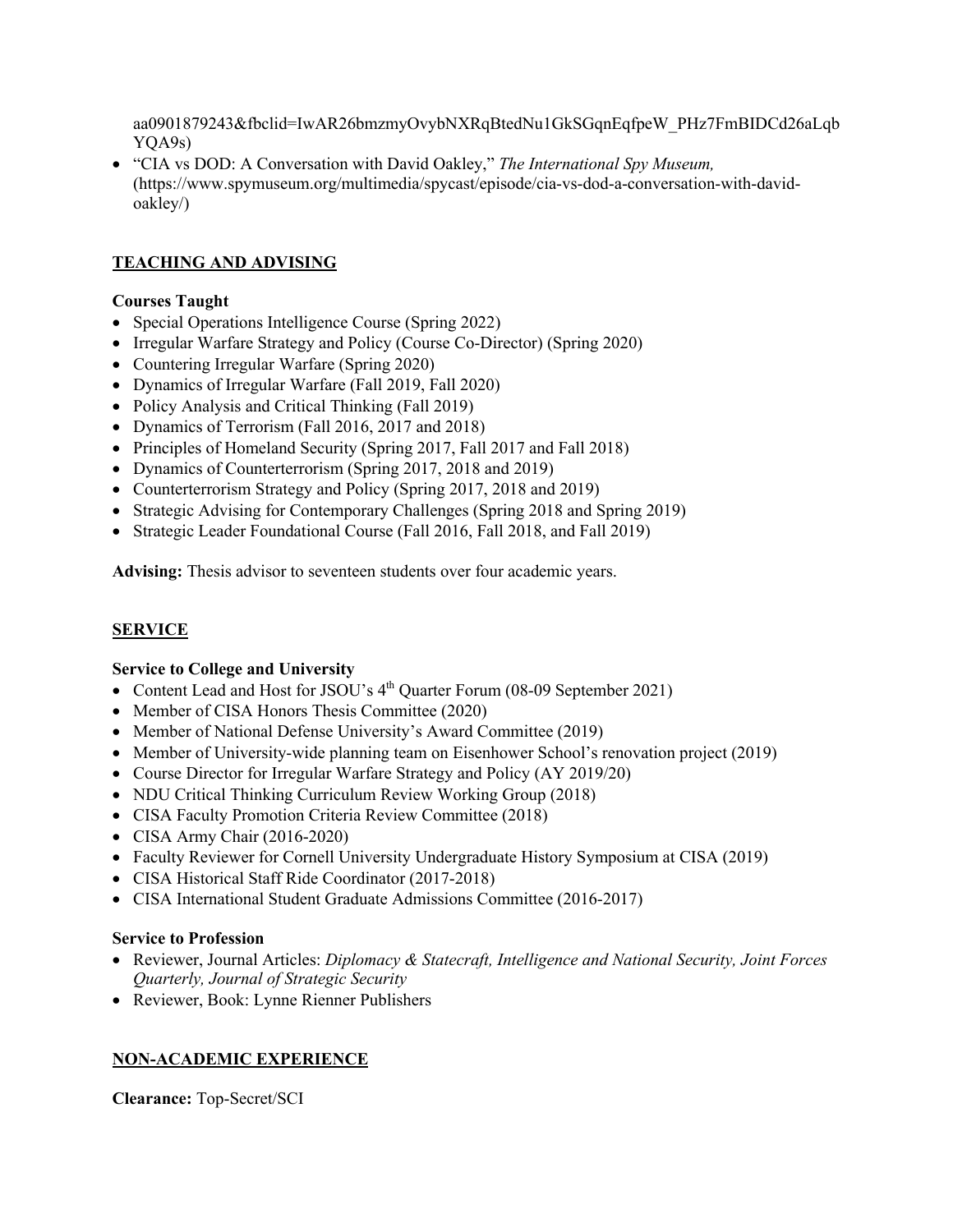### **Military Assignments**

- Jun 2013-May 2015: Defense Support of Civil Authorities Planner, G3-FUOPS United States Army North-Fifth Army, Fort Sam Houston, TX
- Jan 2011 Jun 2011: Strategic Plans and Policy Officer, First Infantry Division, Fort Riley, KS
- Feb 2010 Dec 2010: United States Division South (USD-S) Liaison Officer (LNO) to the Office of Regional Affairs, United States Embassy-Iraq, Baghdad, Iraq
- Dec 2007 Jan 2010: Strategic Plans and Policy Officer and then Red Team Member, First Infantry Division, Fort Riley, KS
- Jun 2005 Dec 2007: Element Leader, European Command Joint Analysis Center-Reserve Individual Mobilization Augmentee (IMA)
- Mar 2004 Feb 2005: Company Commander, Charlie Company,  $1^{st}$  Battalion,  $78^{th}$  Field Artillery, Field Artillery Training Center, Fort Sill, Oklahoma
- May 2003 Mar 2004: Battery Commander, Delta Battery, 1<sup>st</sup> Battalion, 22<sup>nd</sup> Field Artillery, Field Artillery Training Center, Fort Sill, Oklahoma
- Jun 2002 Apr 2003: Assistant Operations Officer, Field Artillery Training Center, Fort Sill, Oklahoma
- Sep 2001 May 2002: Detachment Commander, Detachment Alpha, Headquarters and Headquarters Battery, Field Artillery Training Center, Fort Sill, Oklahoma
- Apr 2001 Aug 2001: Executive Officer, Foxtrot Battery, 1st Battalion, 79th Field Artillery, Field Artillery Training Center, Fort Sill, Oklahoma
- Oct 2000 Feb 2001: Executive Officer, Charlie Battery, 1<sup>st</sup> Battalion, 79<sup>th</sup> Field Artillery, Field Artillery Training Center, Fort Sill, Oklahoma
- Nov 1999 Oct 2000: Platoon Leader, Charlie Battery,  $6^{th}$  Battalion,  $37^{th}$  Field Artillery,  $2^{nd}$  Infantry Division, Camp Stanley, South Korea

### **Civilian Positions**

- Contractor, Directorate of Strategic Operational Planning, National Counterterrorism Center (NCTC)
- Staff Operations Officer, Near East Division, Central Intelligence Agency (CIA)

### **Military Schools**

- Joint and Combined Warfighting School (2017)
- Defense Support of Civil Authorities Phases I and II (2014-15)
- School of Advanced Military Studies (2013)
- Command and General Staff School-Local Dynamics of War Scholars Program (2012)
- Red Team Leader Course (2009)
- Defense Strategy Course (2008)
- Basic Strategic Arts Program (2008)
- Infantry Maneuver Captains Career Course (2007)
- Field Artillery Officer Basic Course (1999)
- Basic Parachutist Course (1996)

### **Civilian Schools/Training**

- CIA Staff Operations Officer Course
- CIA Clandestine Service Trainee Program

## **Military Qualifications**

- Joint Planner (3H)
- Joint Qualified Officer (3L)